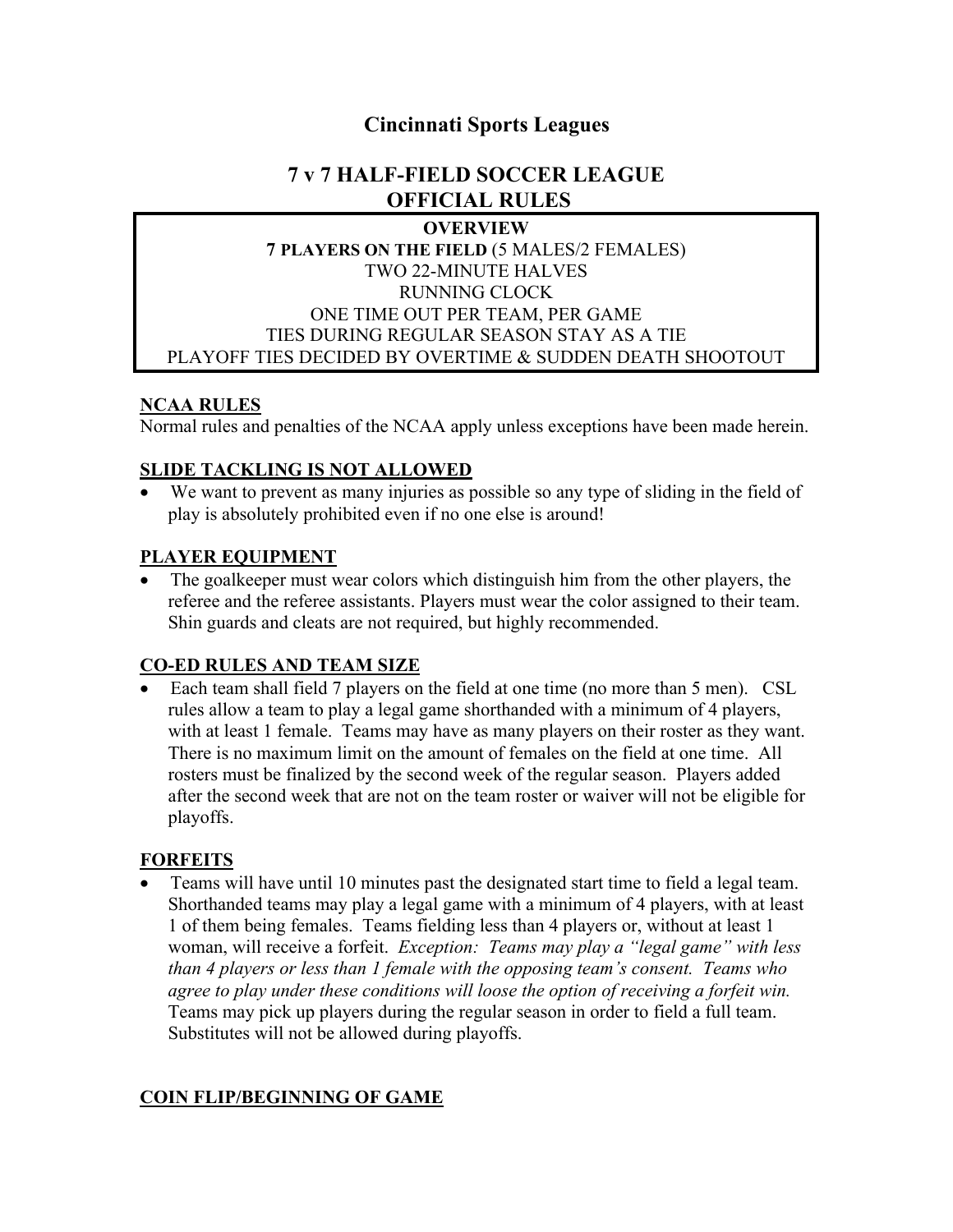• The beginning of the game will start with the CSL staff using an "odd/even", or coin flip. The winning team will then have one of two options, choose to kick-off or choose a goal to defend.

# **KICKOFF**

• Ball will be placed at midfield. The ball must complete 1 forward rotation before touched by another player.

# **SUBSTITUTIONS**

- *Teams may not substitute "on the fly".* All substitute players must notify the ref before entering the game. Substitutions may occur during any stoppage of play.
- Stoppages such as:
	- $\triangleright$  Throw-ins
	- $\triangleright$  Scoring of goals
	- $\triangleright$  Goal kicks
- There is no limit on the amount of substitutions per team/per game. During the course of the regular season teams are allowed to "pick up" players that are not on their roster in order to field a full team. In playoffs no non-roster players will be allowed to play.

# **TIME**

- Play will be divided into (2) 22-minute halves separated by a very brief halftime. There will be a running clock maintained by the referee. The clock will stop only during time-outs and injury time-outs. Any delay tactics, (kicking the ball far out of bounds) will allow the referee (at his/her discretion) to stop the clock.
- Each team receives one time out per game. No additional time outs are awarded for overtime games during the playoffs.

# **GAMES/SCORING**

• Regular season games ending in a tie score will be recorded as tie games. Sudden death will be used in the playoffs.

# **RULES**

- **DIRECT KICKS** The ball is to be placed at the point of the infraction and to be put in play by any player on the affected team. No opposing player is allowed to be within 10 paces/yards of ball prior to kick. Goals may be scored on direct kicks. A direct kick is to follow these infractions: (1) Charging (2) Roughness (3) Handball (4) Dangerous play/kick (5) Slide-tackles. Penalties incurred inside the goal box by the defense will result in a penalty kick 12 paces/yards out. Penalties incurred outside but within close proximity to the goal box will be kicked from the point of infraction. The defense must stand 10 paces/yards away from the point of infraction (where the ball is being kicked from).
- **INDIRECT KICKS -** Indirect kicks will occur when: 1.) The goalkeeper touches the ball with his/her hands after it has been deliberately kicked to him/her by a teammate. When a player is offside, the opposing team will take the indirect kick from the place where the infringement occurred.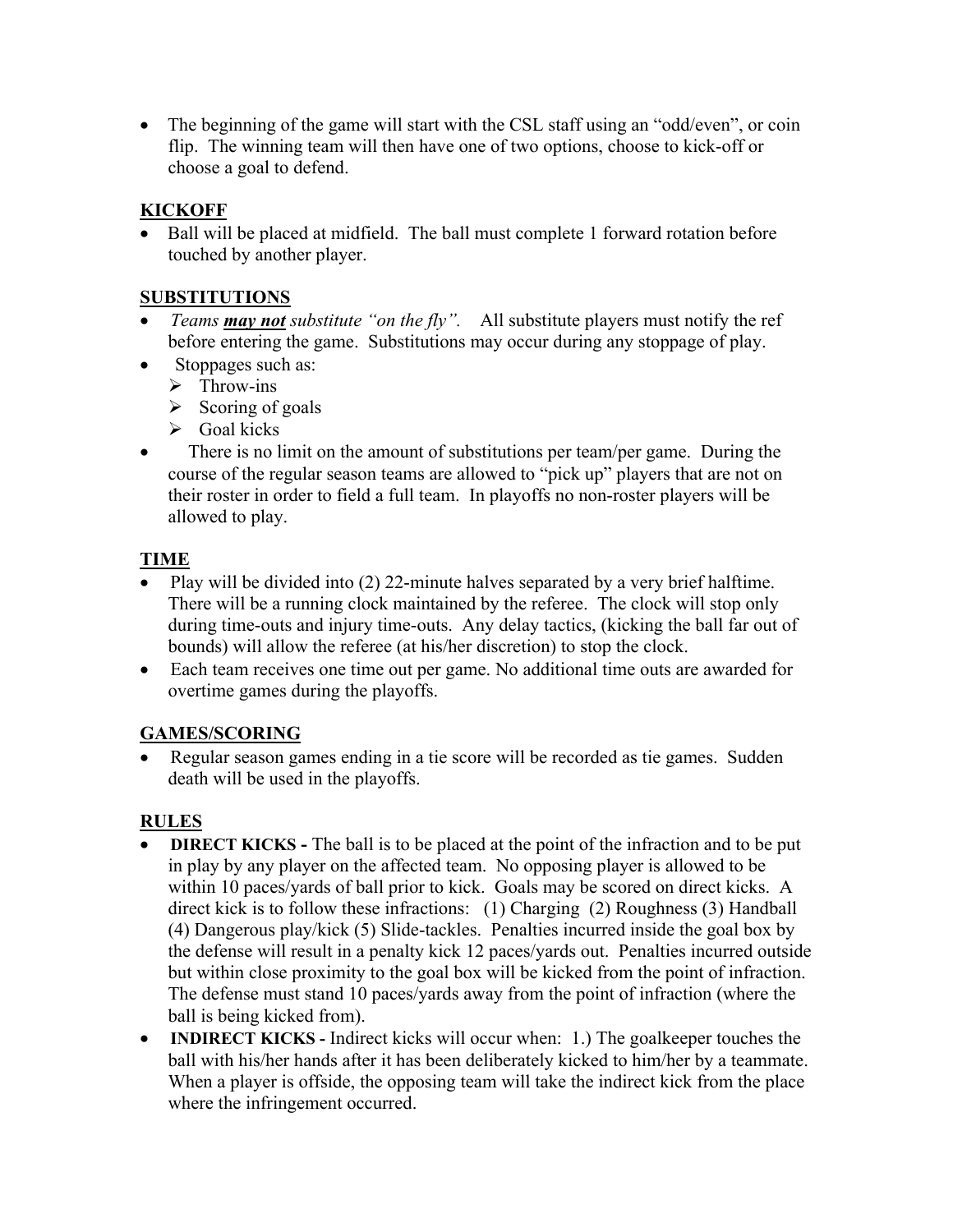- **OFFSIDES -** A player is in an offside position if he/she is closer to the opponents goal line than the ball, unless:
	- o He or she is in his/her own half of the field of play
		- $\triangleright$  He/she is not nearer to his/her opponents goal line than at least two of his/her opponents
		- $\triangleright$  He/she is even with the ball or the second defender
	- o A player in an offside position is only penalized if, at the moment the ball touches or is played by one of his teammates, he is in the opinion of the referee involved in active play.
- **OUT OF BOUNDS -** Anytime the ball goes over either sideline, out of bounds, a throw- in will ensue. The person throwing in the ball must throw the ball overhead with both hands and keep both feet remaining on the ground out-of-bounds until the ball is released.
	- o Anytime the ball crosses an end line, a corner kick or goal kick will ensue.
		- Last touched by a defender- a corner kick. Ball is placed on nearest corner and kicked in by offensive team. Goals **may be** scored on corner kicks.
		- Last touched by attacker A goal kick by the defense.

# **PLAYER CONDUCT/CARDS**

• **FIGHTING –** Fighting is not allowed and will **NOT** be tolerated. All parties involved in fighting will be subject to ejection from the game at the referee's discretion and subject to ejection from the league at CSL staff discretion.

# • **YELLOW/RED**

- o A player is cautioned and given a yellow card if he commits any of the following offenses: (a) unsporting behavior, (b) shows dissent by word of action, (c) persistently infringes the Laws of the Game, (d) delays the restart of the game, (e) fails to stand the required distance for a corner kick or a free kick.
- o A player is sent off and shown the red card if he commits the following offenses: (a) guilty of serious foul play, (b) guilty of violent conduct, (c) spits on an opponent or any other person, (d) denies an opponent a goal or an obvious goalscoring opportunity by deliberately handling the ball, (e) denies an obvious goalscoring opportunity to an opponent moving towards the player's goal by an offense punishable by a free kick or a penalty kick, (f) uses offensive language, or (g) receives a second caution in the same match.
- o Yellow First is a warning, direct kick.
	- Ø 2 Yellow Cards in one game results in Red Card
	- $\triangleright$  1 Red Card = Ejection from game. May result in minimum of 1 additional game suspension depending on severity.
	- Ø 2 Red Cards in one-season results in ejection from league, no refund.
- o Fighting or responding to a fight in a violent manner will almost always result in ejection from league, no refund.